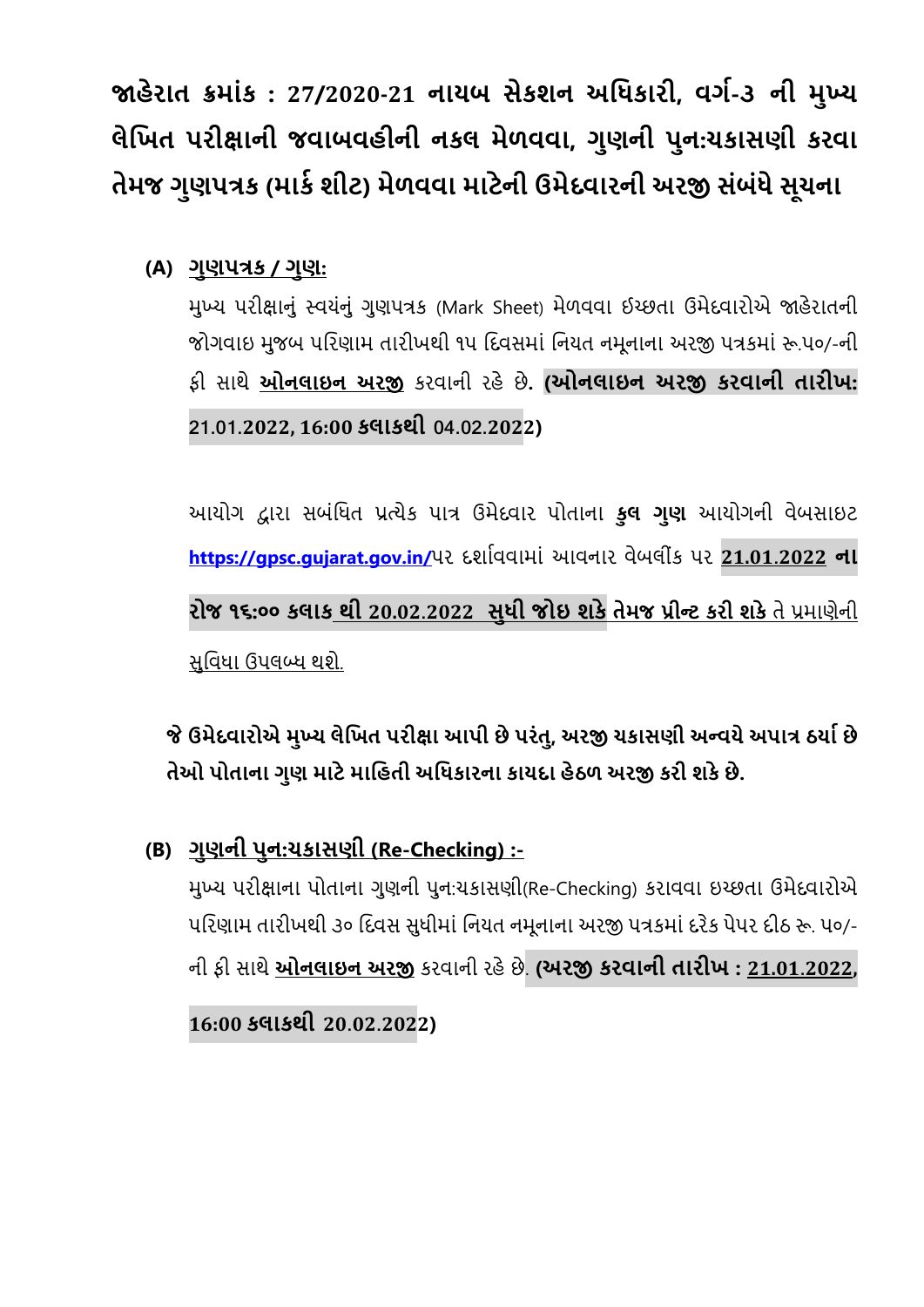## **(C) મુખ્ય લેધિત પરીક્ષાની જવાબવહીની નકલ(Copy of Answer Book):-**

મુખ્ય પરીક્ષાની પોતાની જવાબવહીની નકલ મેળવવા ઇચ્છતા ઉમેદવારો ઓનલાઇન અરજી કરી, ઓનલાઇન ટરાન્સેક્ર્ન થી રનયત ફી + રનયત સ્પીડ પોસ્ટ ચાજા ભરીને જવાબવહીની નકલ મેળવી ર્કર્ે.ઉમેદવારે **તા:21/02/2022 થી તા:20/03/2022**

### **દરમ્યાન ઓનલાઇન અરજી કરવાની રહેશે.**

**નોાંિ :-**

- **૧ ઉમેદવાર ે ધનયત નમૂનાનુાં અરજી પત્રક આયોર્ની વેબસાઈટ https://[gpsc](https://gpsc-ojas.gujarat.gov.in/index)ojas.[gujarat](https://gpsc-ojas.gujarat.gov.in/index).gov.in/indexપરથી ડાઉનલોડ કરી ધપ્રન્ટ કરવાનુઅથવા આયોર્ની કચેરીના કાઉન્ટર પરથી મળે વી લવે ાનુરહેશે.**
- **૨ ર્ુણપત્રક અનેર્ણુ ની પુન:ચકાસણી બાબતે ઉમેદવારો પોતાની અરજી ટપાલથી અથવા ઓનલાઇન મોકલી શકશે. મુખ્ય લેધિત પરીક્ષાની જવાબવહીઓ માત્ર ઓનલાઇન માધ્યમથીફી + સ્પીડ પોસ્ટ ચાજગ ભરીને Table-1 માાંદશાગવ્યા મજુ બની પધ્િધતથી જ મેળવી શકાશે.**
- **૩ ર્ુણપત્રક અને ર્ુણની પુન:ચકાસણી બાબતેપ્રત્યુત્તર ટપાલથી મળશે, જ્યાર ેમુખ્ય લેધિત પરીક્ષાની જવાબવહીઓ સ્પીડ પોસ્ટથી (રૂ.૫૦/-ચાજગ સાથે) મૂળ અરજી વિતેનોિાં ાયેલ કાયમી સરનામેમળી શકશે. સાંબાંધિત ઉમેદવાર ે ર્ણુ પત્રક કે ર્ુણની પનુ :ચકાસણી કે મુખ્ય લેધિત પરીક્ષાની જવાબવહીઓ માટે અરજી કરવા કે તે મેળવવા માટે આયોર્ની કચેરીમાાં રૂબરૂમાાં આવવાનુ નથી.**

૪ **ઉમેદવારના સરનામા બાબતે ઉમેદવારની ઓનલાઈન એપ્લીકેશનમાાં નોાંિાયેલ કાયમી સરનામુાંધ્યાનેલેવામાાંઆવશે. ઓનલાઇન અરજી વિતે નોાંિાયેલ સરનામામાાં ફેરફાર હોય, અરજદાર પોતાના નવા સરનામા ઉપર જવાબવહીની નકલ, ર્ુણ પત્રક કેપુન: ચકાસણીનો જવાબ મેળવવા ઈચ્છતા હોય તેવા ઉમેદવાર ેપોતાની અરજી સાથેનીચેદશાગવેલા દસ્તાવજે ોનુાંધબડાણ કરવાનુાંરહેશે. -જુના અનેનવા સરનામાની ધવર્ત -અસલ ઓનલાઈન અરજીની સ્વયાં પ્રમાણીત નકલ -પ્રાથધમક પરીક્ષાના પ્રવેશપત્રની સ્વયાં પ્રમાણીત નકલ -ફોટો આઇ.ડી. પ્રુફ ની સ્વયાંપ્રમાણીત નકલ**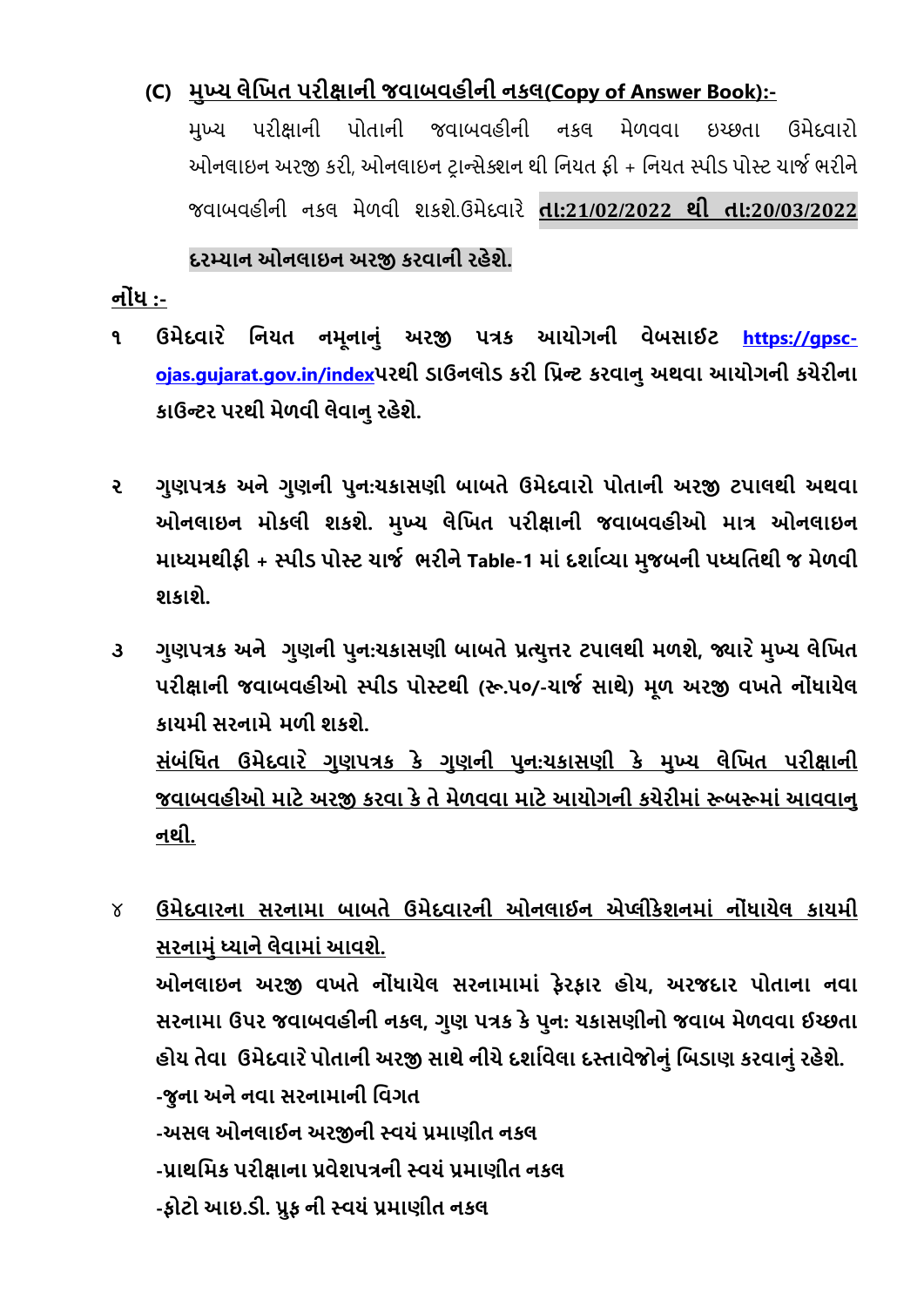૫. **ફી ભરવાની પધ્િધત**

| <u> અરજી</u>                         | ફી ભરવાની પધ્ધતિ                                                                                                                                                    |
|--------------------------------------|---------------------------------------------------------------------------------------------------------------------------------------------------------------------|
| ગુણપત્રક<br>٩                        | (અ) ઓન લાઈન અરજી તથા ઓનલાઇન ફી ભરવાની પધ્ધતિ<br><b>Online Application through</b><br>https://gpsc-ojas@gujarat.gov.in                                               |
| ૨. ગુણની પુન:યકાસણી<br>(Re-checking) |                                                                                                                                                                     |
| ૩. મુખ્ય લેખિત પરીક્ષાની<br>જવાબવહીઓ | ઓન લાઈન અરજી તથા ઓનલાઇન ફી ભરવાની પધ્ધતિ<br>(U)<br><b>Online Application through</b><br>https://gpsc-ojas@gujarat.gov.in<br>$\ddot{}$<br>સ્પીડ પોસ્ટ યાર્જ રુ. ૫૦/- |

**ર્ુણપત્રક અને ર્ુણની પુન:ચકાસણી અરજી માટે ઓનલાઇન માધ્યમથી ફી ભરવાની પધ્િધત તા.21.01.2022 થી 16:00 કલાકથી કાયાગધન્વત થશે (Fee payment through** 

**online commence from 21.01.2022 16:00 hours)**

**મુખ્ય લેધિત પરીક્ષાની જવાબવહીઓ મેળવવા માટેની અરજી માટે ઓનલાઇન માધ્યમથી ફી ભરવાની પધ્િધત તા: 21.02.2022 થી કાયાગધન્વત થશે.**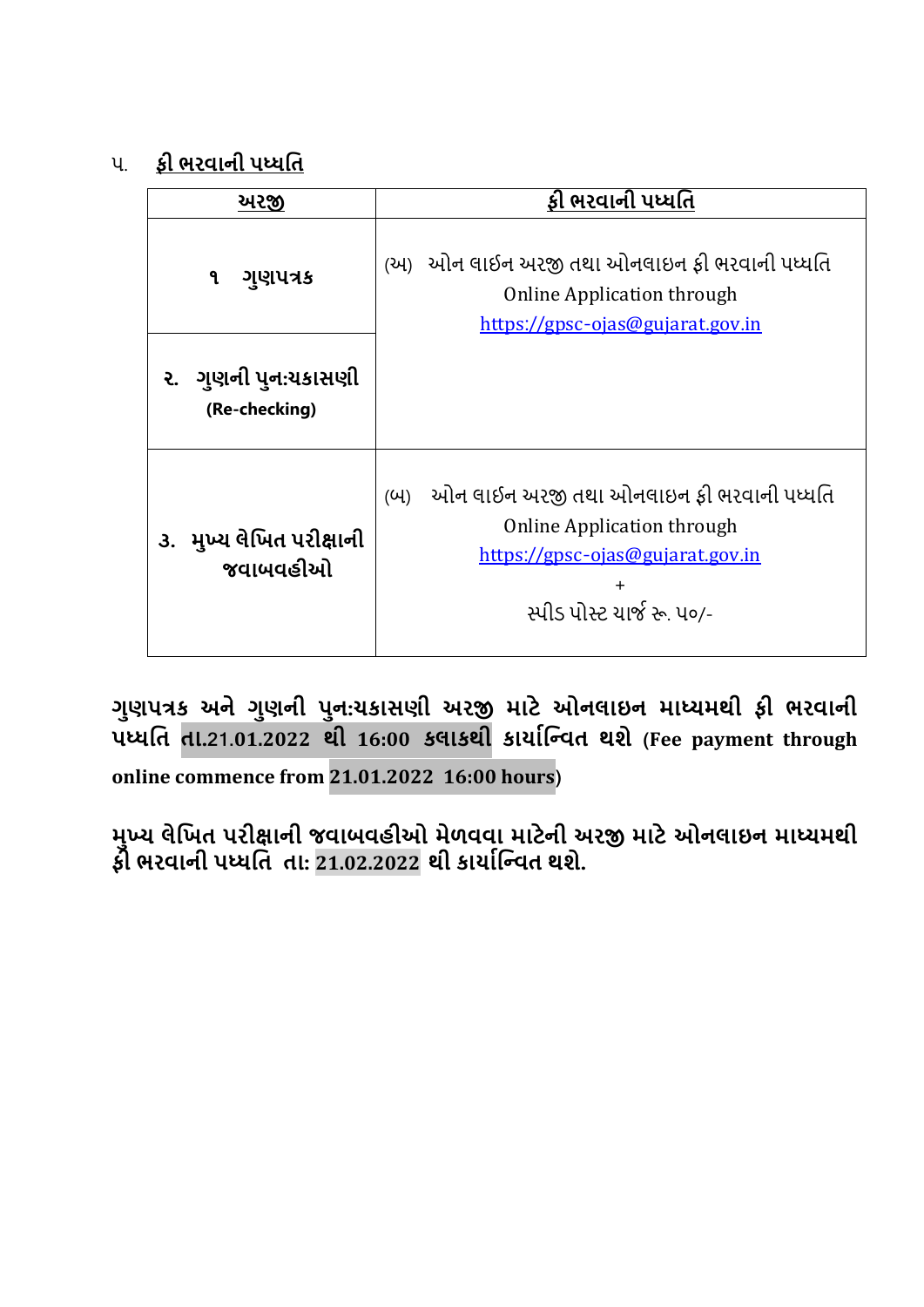## **Table -1**

| <b>Application for</b>                                                                                                                                                                          | <b>Howto Make Application</b>                                                                                                         | <b>How to receive</b><br><b>Information</b>               |
|-------------------------------------------------------------------------------------------------------------------------------------------------------------------------------------------------|---------------------------------------------------------------------------------------------------------------------------------------|-----------------------------------------------------------|
| <b>Mark-sheet</b><br>Fees Payable<br>(Online<br><b>Transaction</b> )<br>$Rs.50/-$<br><b>Re-Checking</b><br>(Online)<br>Payable<br><b>Fees</b><br><b>Transaction</b> )<br>Rs.50/- for each Paper | Application & Payment Through<br>1.<br>https://gpsc-ojas.gujarat.gov.in<br>Online system                                              | Through<br>Simple Post on<br>registered<br>postal address |
| Copy<br>of Answer<br><b>Book</b><br>Charge Payable<br>Fees +<br>(Online Transaction)<br>Rs.100/- for each Paper<br>$\pm$<br>Rs.50/- Speed Post Charge                                           | Online application and online Fee<br>2.<br>payment Through<br><u>https://gpsc-ojas.gujarat.gov.in</u><br>Speed Post Charge of Rs.50/- | Through<br>Speed Post on<br>registered<br>postal address  |

#### **Illustration:-**

|                   | <b>ANSWER BOOKS:APPLIED THORUGH ONLINE PAYMENT SYSTEM</b> |             |                                            |                      |
|-------------------|-----------------------------------------------------------|-------------|--------------------------------------------|----------------------|
| <b>Particular</b> | <b>Subjects</b>                                           | <b>Fees</b> | <b>Speed Post Charge</b>                   | <b>Total Payment</b> |
|                   |                                                           | 3           | 4                                          | $5(3+4+5)$           |
| 1-Answer Book     | Any one Subject                                           | $Rs.100/-$  |                                            | $100+50=150$         |
| 2-Answer Books    | Any two Subjects                                          | $Rs.200/-$  | Rs. 50/- (One Time<br>Fixed Charge for any | $200+50=250$         |
| 3-Answer Books    | Any three Subjects                                        | Rs.300/-    | one / all papers                           | $300+50=350$         |
| 4-Answer Books    | Any Four Subjects                                         | $Rs.400/-$  |                                            | $400+50=450$         |

*\* Charges +Taxes would be applicable on payment through online transaction as per terms and conditions of the service provider.*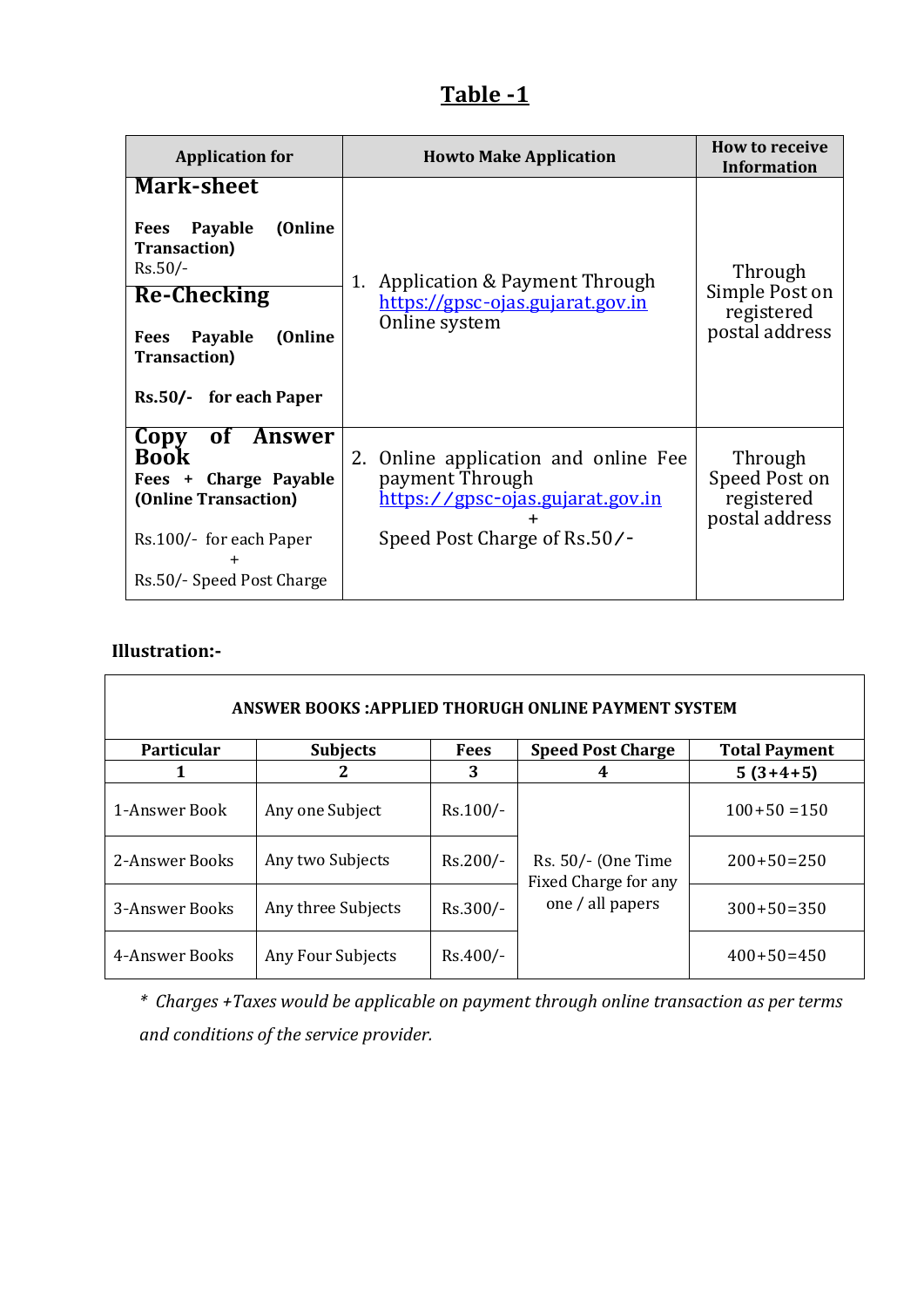## **Mark Sheet Advt. No. 27/2020-21**

### **Application to Receive Mark Sheet of**

Competitive Examination (Main-Descriptive) for the Recruitment to the posts of Deputy Section Officer, Class-3 (Advertisement No. 27/2020-21) held on 17 & 24 October, 2021

**Date of Application: - ………………………….**

| Name of the Candidate   | $\bullet$      |  |
|-------------------------|----------------|--|
| <b>Confirmation No.</b> | $\bullet$<br>٠ |  |
| Roll No.                | $\bullet$<br>٠ |  |
| Date of Birth           | $\bullet$      |  |

| Paper | <b>Subject</b>   | <b>Payable Fee</b> | <b>Put "YES" Against</b><br>Selection |
|-------|------------------|--------------------|---------------------------------------|
|       | Mark sheet       | $Rs. 50/-$         |                                       |
|       | <b>Total Fee</b> |                    | $Rs. 50/-$                            |

**Mode of Receipt** Through Post on registered postal address

*Note* **:** *Registered postal address is the postal address registered by the candidate at the time of online application or Registration of New Address as per procedure at para 4 of the Instructions***.**

#### **Candidate's Signature**

**---------------------------------For Office use only-------------------------------**

| <b>Total Fees Payable</b>            | Rs. 50/- |      |
|--------------------------------------|----------|------|
| <b>Total Fees Received</b>           | Rs. 50/- |      |
| <b>IPO/Transaction ID</b>            |          |      |
| <b>IPO/Transaction Date</b>          |          |      |
| <b>Dispatch Date</b><br>Dispatch No. |          | Stai |

**Stamp and Signature by Cashier**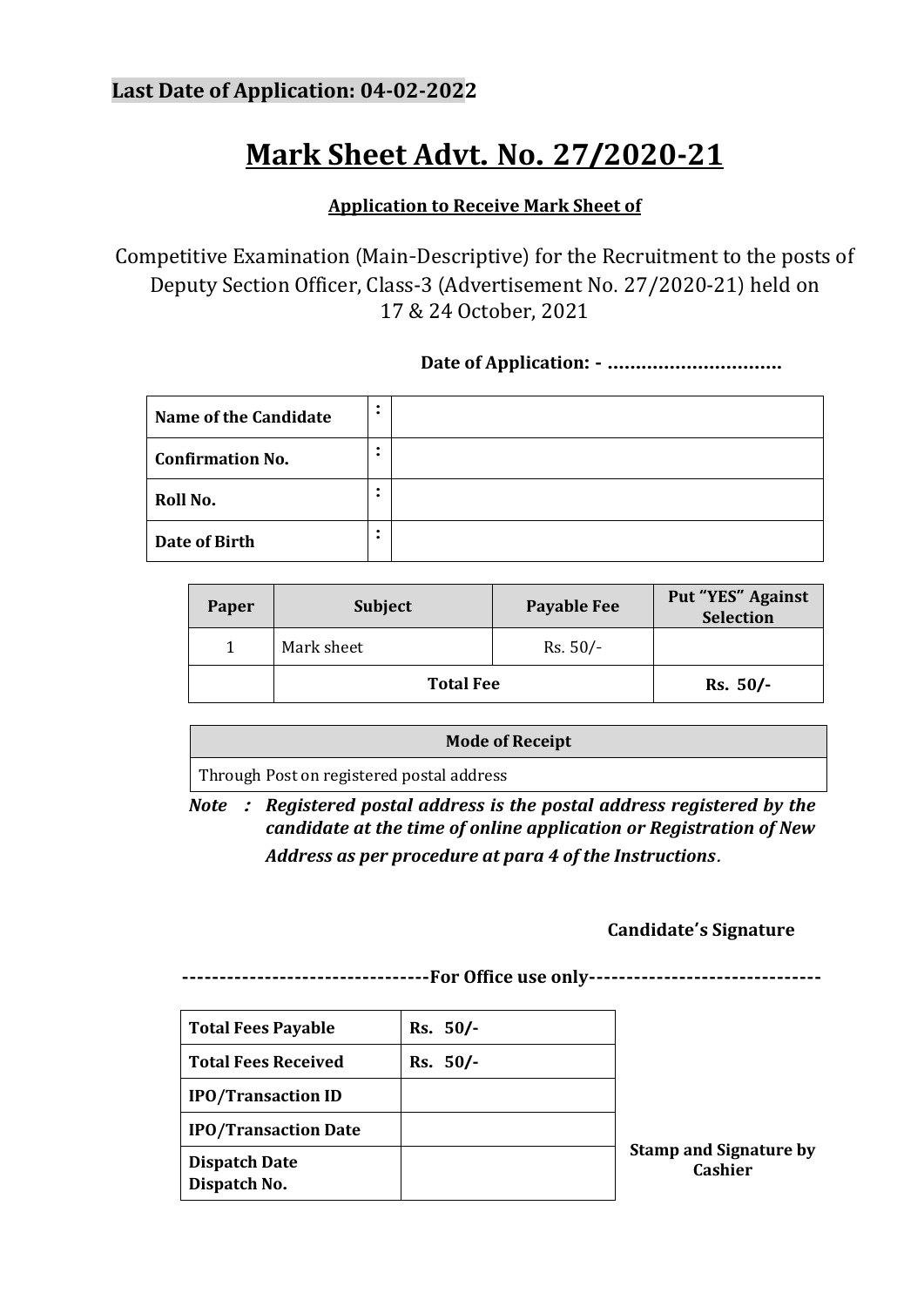## **Last Date of Application:20.02.2022**

## **Re-Checking Advt. No. 27/2020-21**

**Application for Re-Checking of Marks in Answer Book**

Competitive Examination (Main-Descriptive) for the Recruitment to the posts of Deputy Section Officer, Class-3 (Advertisement No. 27/2020-21) held on 17 & 24 October, 2021

| Name of the Candidate   | ٠      |  |
|-------------------------|--------|--|
| <b>Confirmation No.</b> | ٠<br>٠ |  |
| Roll No.                | ٠<br>٠ |  |
| Date of Birth           | ٠<br>٠ |  |

| Paper | <b>Subject</b>    | <b>Payable Fee</b> | Put "YES "Against<br><b>Each Selection</b> |
|-------|-------------------|--------------------|--------------------------------------------|
|       | Gujarati Language | $Rs.50/-$          |                                            |
| 2     | English Language  | $Rs.50/-$          |                                            |
| 3     | General Studies-1 | $Rs.50/-$          |                                            |
| 4     | General Studies-2 | $Rs.50/-$          |                                            |
|       | <b>Total Fee</b>  |                    | Rs.                                        |

#### **Mode of Receipt**

Through Speed Post on registered postal address

*Note* **:** *Registered postal address is the postal address registered by the candidate at the time of online application or Registration of New Address as per procedure at para 4 of the Instructions***.**

#### **Candidate's Signature**

**---------------------------------For Office use only-------------------------------**

| <b>Total Fees Payable</b>   | Rs. |                               |
|-----------------------------|-----|-------------------------------|
| <b>Total Fees Received</b>  | Rs. |                               |
| <b>IPO/Transaction ID</b>   |     |                               |
| <b>IPO/Transaction Date</b> |     | <b>Stamp and Signature by</b> |
| <b>Dispatch Date</b>        |     | Cashier                       |
| Dispatch No.                |     |                               |
|                             |     |                               |